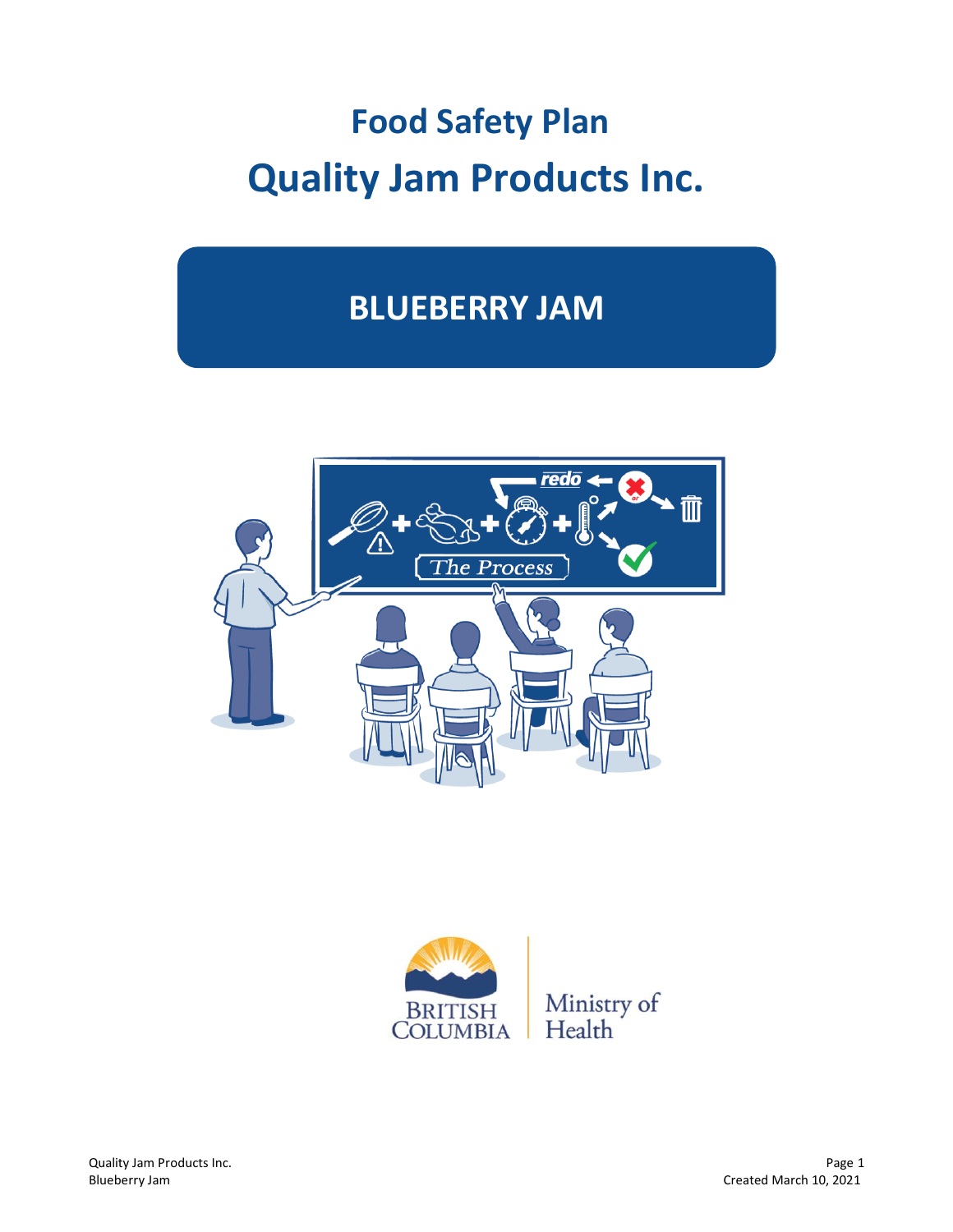#### **Product Description**

| <b>Product description</b>                                                                                                                    |                                                                                                                                             |
|-----------------------------------------------------------------------------------------------------------------------------------------------|---------------------------------------------------------------------------------------------------------------------------------------------|
| 1. What is your product name and weight/volume?                                                                                               | <b>Blueberry Jam</b>                                                                                                                        |
| 2. What type of product is it (e.g., raw, ready-to-eat,<br>ready-to-cook, or ready for further processing, etc.)?                             | Ready to Eat (RTE)                                                                                                                          |
| 3. What are your product's important food safety<br>characteristics (e.g., acidity, aw, salinity, etc.)?                                      | $65.0 \pm 0.5$ °Brix, pH < 3.5, thermal processed,<br>reduced water activity.                                                               |
| 4. What allergens does your product contain?                                                                                                  | Contains sulphites                                                                                                                          |
| 5. What restricted ingredients (preservatives,<br>additives, etc.) does your product contain, and<br>in what amounts (e.g., grams)?           | None                                                                                                                                        |
| 6. What are your food processing steps (e.g.,<br>cooking, cooling, pasteurization, etc.)?                                                     | Receiving, Storage of Raw Materials and<br>Packaging, Wash Fruit, Measure Ingredients,<br>Cook, Package, Label, Case, Storage, Distribution |
| 7. How do you package your product (e.g.,<br>vacuum, modified atmosphere, etc.) and what<br>packaging materials do you use?                   | Jam is packaged in glass bottles with label.<br>Bottles are packed in corrugated boxes, 12 jars<br>per box (shipping carton).               |
| 8. How do you store your product (e.g., keep<br>refrigerated, keep frozen, keep dry) in your<br>establishment and when you ship your product? | Stored and distributed at ambient temperature.                                                                                              |
| 9. What is the shelf life of your product under<br>proper storage conditions?                                                                 | One year.                                                                                                                                   |
| 10. How is the best before date to be noted on<br>your product?                                                                               | The best before date is printed on the plastic<br>container label as YYMMDD. Example 21AU10<br>(August 10, 2021).                           |
| 11. Who will consume your product (e.g., the<br>general public, the elderly, the<br>immunocompromised, infants)?                              | General public                                                                                                                              |
| 12. How might the consumer mishandle your product,<br>and what safety measures will prevent this?                                             | Consumers are instructed to keep product<br>refrigerated after opening to prevent mold<br>growth and ensure product meets shelf life.       |
| 13. Where will the product be sold?                                                                                                           | Wholesale, retail                                                                                                                           |
| 14. What information is on your product label?                                                                                                | Product labels meet the requirements of the<br>federal food and drug regulations.                                                           |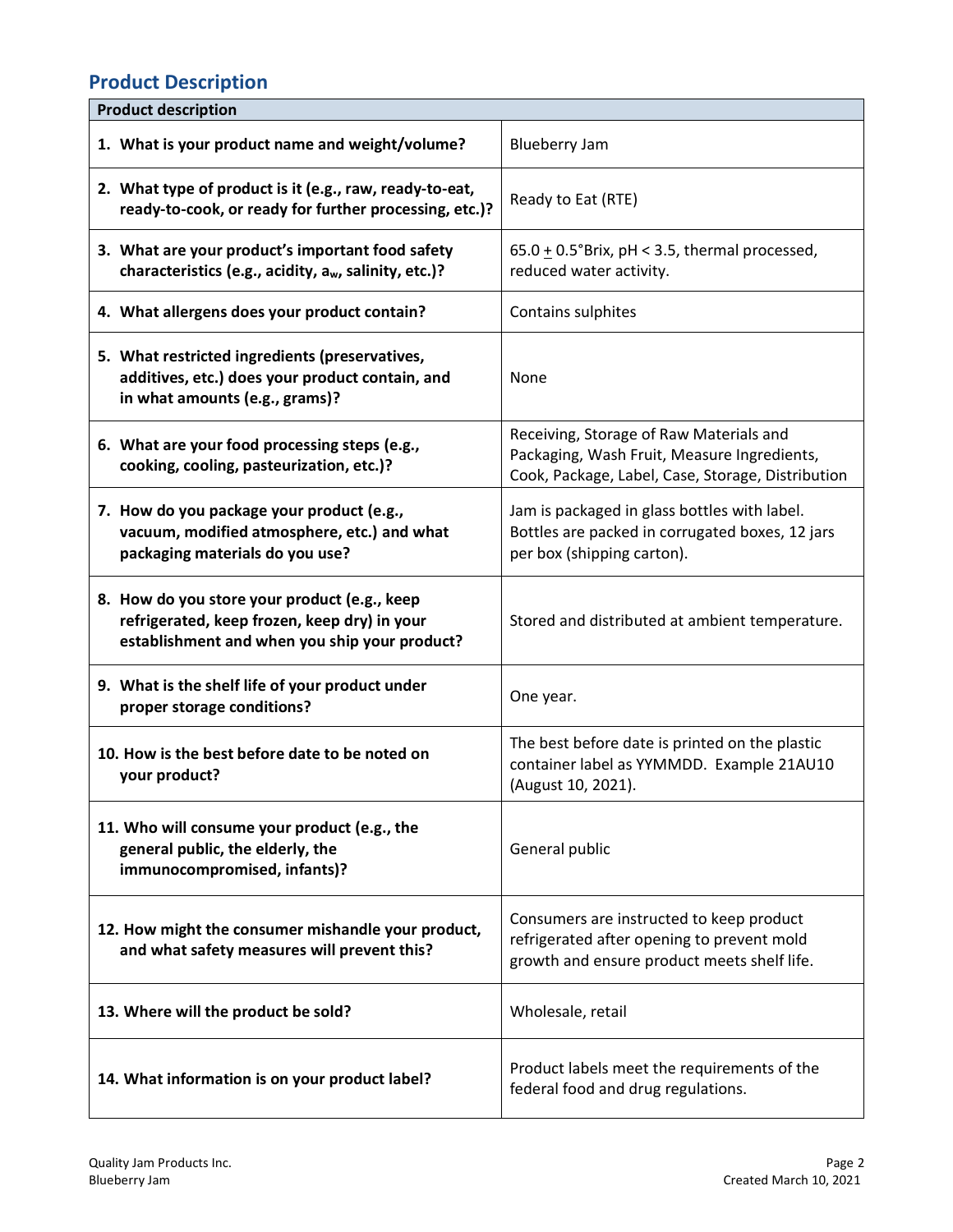### **Incoming Materials**

| <b>Ingredients</b>                                          |                  |  |  |
|-------------------------------------------------------------|------------------|--|--|
| <b>Blueberries</b>                                          | Sugar            |  |  |
| Lemon Juice - single strength (contains sulphites)          |                  |  |  |
|                                                             |                  |  |  |
|                                                             |                  |  |  |
| Food contact processing aid materials                       |                  |  |  |
| None                                                        |                  |  |  |
|                                                             |                  |  |  |
| Food contact packaging materials                            |                  |  |  |
| Glass jar with lid                                          |                  |  |  |
|                                                             |                  |  |  |
| Non-food contact packaging materials                        |                  |  |  |
| Labels                                                      | Shipping cartons |  |  |
| <b>Tape</b>                                                 |                  |  |  |
|                                                             |                  |  |  |
| <b>Chemicals (hand washing, sanitation and maintenance)</b> |                  |  |  |
| Hand soap                                                   | Sanitizer        |  |  |
| Hand sanitizer                                              | Detergent        |  |  |
| Degreaser                                                   |                  |  |  |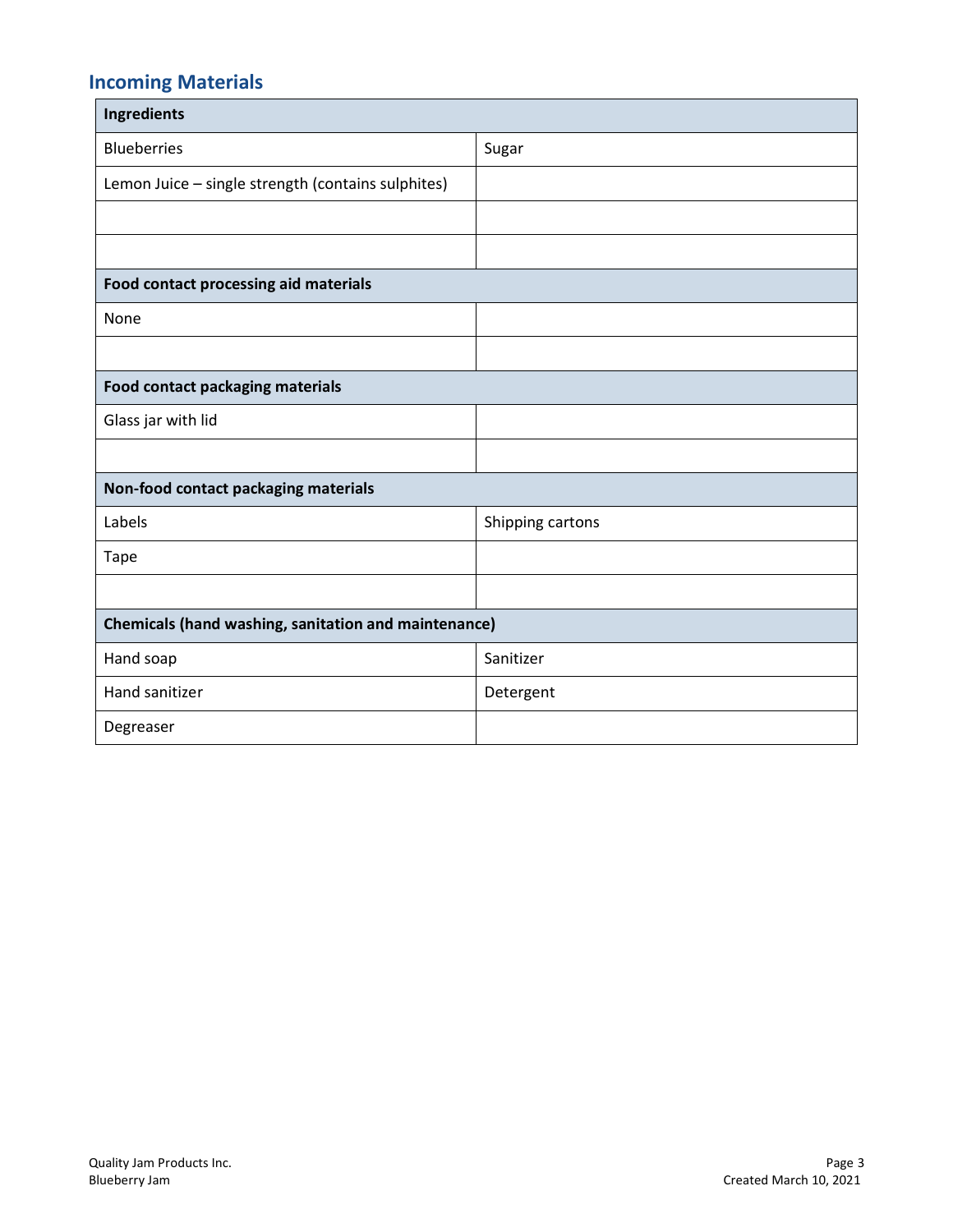#### **Process Flow**

| <b>Process Step Number</b> | Process step (e.g., washing, cooling, drying) |
|----------------------------|-----------------------------------------------|
| 1                          | Receiving                                     |
| $\overline{2}$             | Storage of Raw Materials and Packaging        |
| 3                          | Wash Fruit                                    |
| $\overline{4}$             | <b>Measure Ingredients</b>                    |
| 5                          | Cook<br>CCP1B                                 |
| 6                          | Package                                       |
| $\overline{7}$             | Label                                         |
| 8                          | Case                                          |
| 9                          | Storage                                       |
| 10                         | Distribution                                  |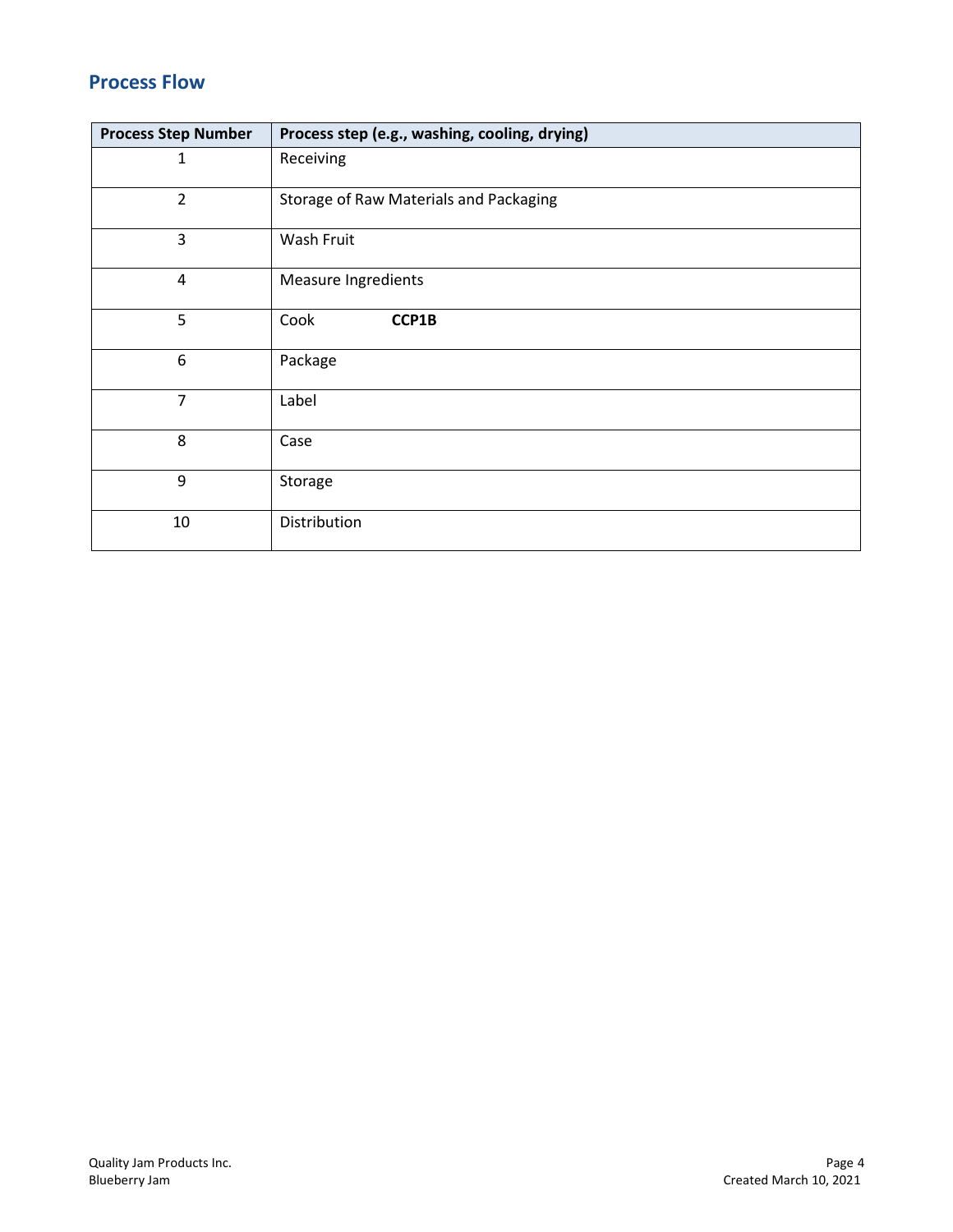### **Hazard Analysis and Controls**

| <b>Process steps</b> | Biological, chemical, and physical hazards     | Measures that can be taken to control the hazards  |  |  |
|----------------------|------------------------------------------------|----------------------------------------------------|--|--|
| $1.$ Receiving $-$   | <b>Biological: Potential pathogen</b>          | <b>Transportation, Receiving and Storage</b>       |  |  |
| Ingredients          | contamination due to poor agricultural         | All ingredients are purchased from approved        |  |  |
|                      | practices                                      | supplier.                                          |  |  |
|                      |                                                |                                                    |  |  |
|                      | <b>Chemical:</b> Contamination and presence of | Inspect all incoming ingredients produce for       |  |  |
|                      | natural toxin(s), environmental chemical       | quality and freshness.                             |  |  |
|                      | residues, and sanitation chemicals             |                                                    |  |  |
|                      |                                                | Packing slips are signed and dated. Record on      |  |  |
|                      | Physical: Contamination of foreign material    | receiving log.                                     |  |  |
|                      | (such as dirt, bits of wood) due to receipt of |                                                    |  |  |
|                      | non-compliant products and improper            |                                                    |  |  |
|                      | harvesting practices                           |                                                    |  |  |
| 1. Receiving         | Biological: Pathogen contamination due to      | <b>Transportation, Receiving and Storage</b>       |  |  |
| <b>Food Contact</b>  | contamination at supplier level                | Use and purchase only food contact packaging       |  |  |
| Packaging            |                                                | material which is food-grade and approved by       |  |  |
| Materials - 250      | Chemical: Contamination and presence of        | Health Canada.                                     |  |  |
| mL glass jars.       | allergen(s), chemical residues, and            |                                                    |  |  |
|                      | sanitation chemical(s) at supplier level       | All packaging must be received intact and with no  |  |  |
|                      |                                                | damage. Any packaging with damage must be          |  |  |
|                      | Physical: Contamination of foreign             | rejected.                                          |  |  |
|                      | material(s)                                    |                                                    |  |  |
|                      |                                                | Packaging materials are inspected at receiving and |  |  |
|                      |                                                | packing slips are signed and dated.                |  |  |
|                      |                                                |                                                    |  |  |
| 1. Receiving         | None                                           | <b>Transportation, Receiving and Storage</b>       |  |  |
| non-food<br>contact  |                                                | The non-food contact packaging material should     |  |  |
| packaging            |                                                | not be in contact with the product or be source of |  |  |
| materials:           |                                                | contamination.                                     |  |  |
| Labels, Shipping     |                                                | Materials are inspected at receiving and packing   |  |  |
| Cartons, Tape.       |                                                | slips are signed and dated.                        |  |  |
|                      |                                                |                                                    |  |  |
| 1. Receiving of      | <b>Chemical: Potential chemical</b>            | <b>Transportation, Receiving and Storage</b>       |  |  |
| sanitation           | contamination due to receipt of non-           | Use and purchase only sanitation chemicals that    |  |  |
| chemicals.           | compliant products                             | are food-grade and approved by Health Canada.      |  |  |
|                      |                                                | MSDS sheets are available.                         |  |  |
|                      |                                                |                                                    |  |  |
|                      |                                                | Materials are inspected at receiving and packing   |  |  |
|                      |                                                | slips are signed and dated.                        |  |  |
|                      |                                                |                                                    |  |  |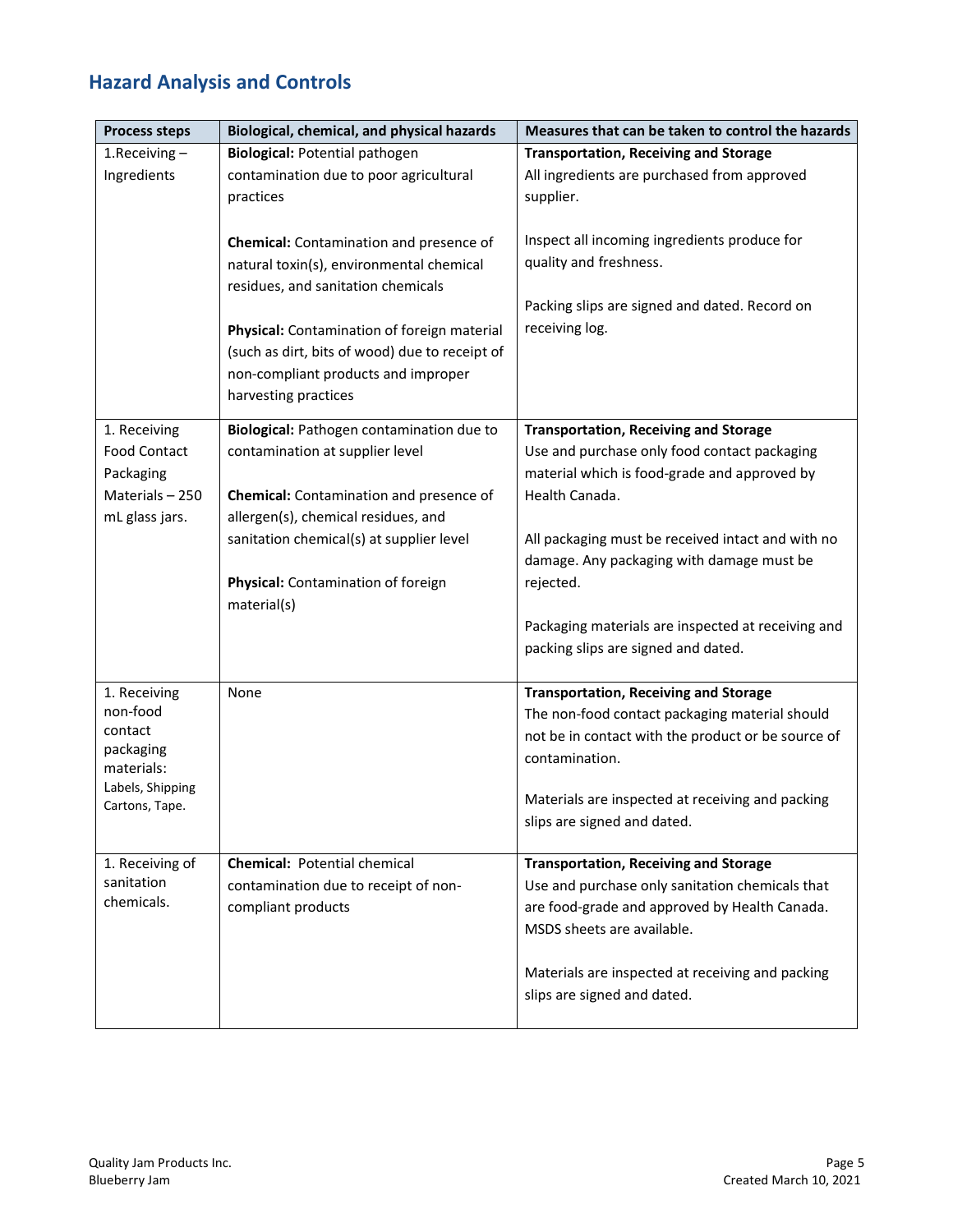| <b>Process steps</b> | Biological, chemical, and physical hazards                                         | Measures that can be taken to control the hazards  |  |  |
|----------------------|------------------------------------------------------------------------------------|----------------------------------------------------|--|--|
| 2. Storage of        | <b>Biological: Potential pathogen</b>                                              | <b>Transportation, Receiving and Storage</b>       |  |  |
| <b>Raw Materials</b> | contamination due to pests and unsanitary                                          | <b>Premises</b>                                    |  |  |
| and Packaging        | conditions                                                                         | Store products appropriately and use FIFO          |  |  |
|                      |                                                                                    | inventory procedures.                              |  |  |
|                      | Chemical: Contamination due to improper                                            |                                                    |  |  |
|                      | receiving of non-food chemicals (sanitation                                        | Protect products and store products away from      |  |  |
|                      | chemicals)                                                                         | cooler wall and off the floor. Follow sanitation   |  |  |
|                      |                                                                                    | plan.                                              |  |  |
|                      | Physical: Contamination of foreign material                                        |                                                    |  |  |
|                      | (such as dirt, hair, bits of wood, plastic,                                        | Do not receive sanitation chemicals at the same    |  |  |
|                      | glass)                                                                             | time as receiving ingredients or packaging.        |  |  |
|                      |                                                                                    |                                                    |  |  |
|                      |                                                                                    | Monitor establishment condition and temperature    |  |  |
|                      |                                                                                    | of freezers and coolers.                           |  |  |
| 3. Wash Fruit        | Biological: Potential pathogen                                                     | <b>Premises</b>                                    |  |  |
|                      | contamination due to contaminated water                                            | Establishment uses well water. Water potability    |  |  |
|                      | supply                                                                             | test is done weekly by Health Authority.           |  |  |
|                      |                                                                                    | Berries are washed in a sanitized sink and drained |  |  |
|                      | Pathogen contamination due to unsanitary<br>equipment and employee mishandling and | and put in plastic NSF tub and transferred to      |  |  |
|                      | hygiene                                                                            | kettle.                                            |  |  |
|                      |                                                                                    |                                                    |  |  |
|                      | Chemical: Potential heavy metal,                                                   | <b>Personnel Hygiene and Training</b>              |  |  |
|                      | environmental contamination due to                                                 | A personnel training program is in place.          |  |  |
|                      | contaminated water supply                                                          |                                                    |  |  |
|                      |                                                                                    | <b>Sanitation</b>                                  |  |  |
|                      |                                                                                    | A sanitation program is in place.                  |  |  |
| 4. Measure           | Biological: Contamination and growth of                                            | <b>Personnel Hygiene and Training</b>              |  |  |
| Ingredients.         | pathogen (Coliforms, Salmonella, Listeria m,                                       | Monitor employee personnel hygiene practices       |  |  |
|                      | E. coli, Staphylococcus aureus) due to time                                        | (e.g., handwashing).                               |  |  |
|                      | and temperature abuse, unsanitary                                                  |                                                    |  |  |
|                      | equipment and employee mishandling and                                             | <b>Sanitation</b>                                  |  |  |
|                      | hygiene                                                                            | Clean and sanitize equipment and area as per the   |  |  |
|                      | <b>Chemical:</b> contamination with                                                | sanitation plan.                                   |  |  |
|                      | cleaning/sanitizing chemicals                                                      |                                                    |  |  |
|                      |                                                                                    |                                                    |  |  |
|                      | Physical: Contamination of foreign material                                        |                                                    |  |  |
|                      | (such as dirt, hair, bits of packaging, plastic,                                   |                                                    |  |  |
|                      | metal fragments)                                                                   |                                                    |  |  |
| 5. Cook              | Biological: Pathogen survival due to                                               | CCP <sub>1B</sub>                                  |  |  |
|                      | improper agitation, improper temperature                                           |                                                    |  |  |
|                      | distribution, and/or improper application of                                       | <b>Jam Processing SOP</b>                          |  |  |
|                      | time / temperature combinations (e.g.,                                             | Temperature of kettle is monitored by production   |  |  |
|                      | Salmonella spp., Shigella spp., Escherichia                                        | employee and recorded on Batch Report.             |  |  |
|                      | coli, Escherichia coli O157:H7, Listeria                                           |                                                    |  |  |
|                      | monocytogenes, Clostridium botulinum)                                              | Calibrate thermometer as per preventative          |  |  |
|                      |                                                                                    | maintenance program                                |  |  |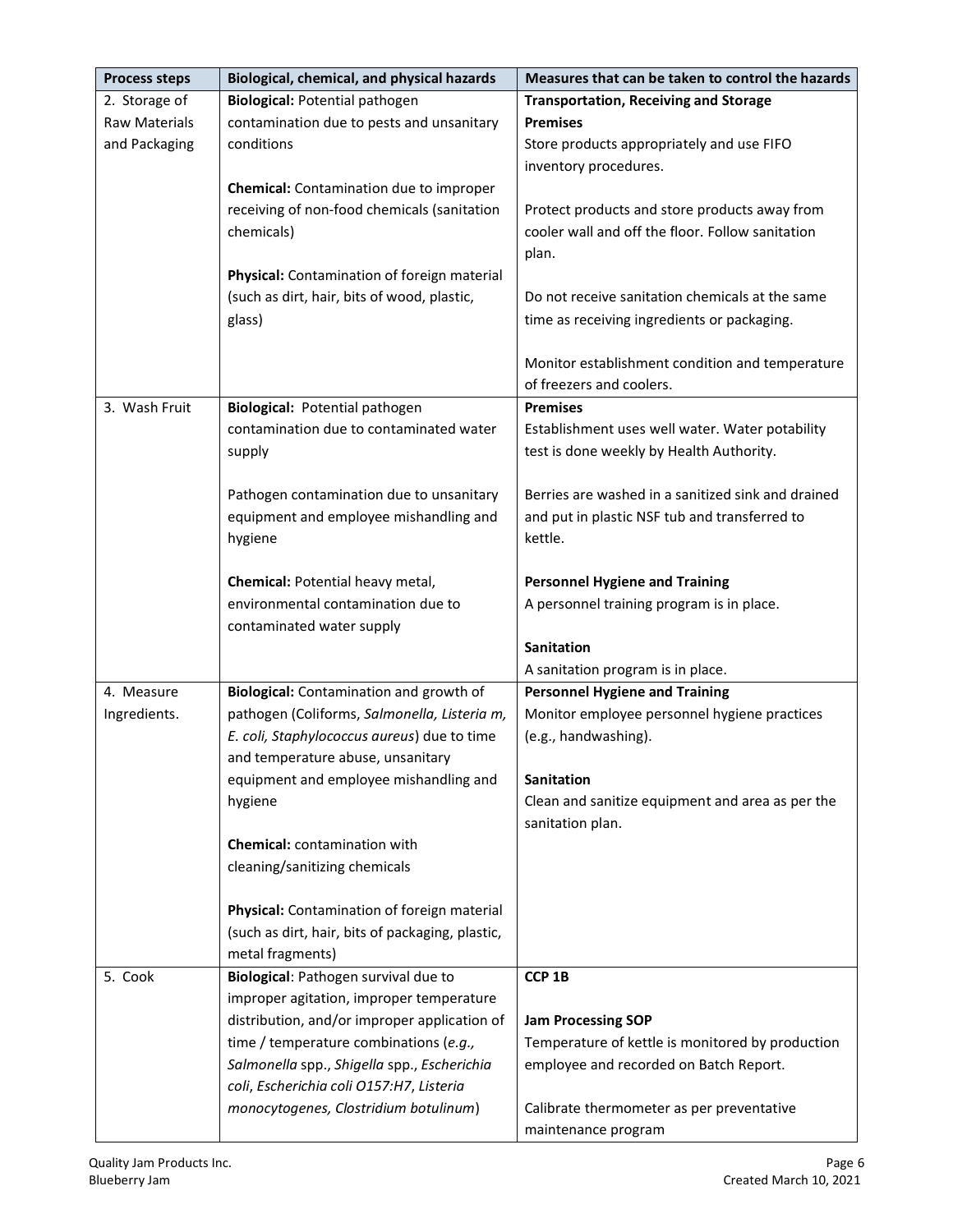| <b>Process steps</b> | Biological, chemical, and physical hazards  | Measures that can be taken to control the hazards |  |  |
|----------------------|---------------------------------------------|---------------------------------------------------|--|--|
| 9. Package           | Biological: Pathogen growth due to time     | Personnel Hygiene and Training, Sanitation        |  |  |
|                      | and temperature abuse                       | A sanitation program is in place. Personnel       |  |  |
|                      |                                             | hygiene program in place.                         |  |  |
|                      | Pathogen contamination due to unsanitary    |                                                   |  |  |
|                      | equipment                                   | Personnel are trained on glass breakage           |  |  |
|                      |                                             | procedure.                                        |  |  |
|                      | Physical: Hazardous extraneous material     |                                                   |  |  |
|                      | (glass) due to breakage during filling      |                                                   |  |  |
|                      | operation                                   |                                                   |  |  |
| 11. Label            | None identified                             |                                                   |  |  |
|                      |                                             |                                                   |  |  |
| 11. Case             | None identified                             |                                                   |  |  |
| 13 Storage           | <b>Biological:</b>                          | Premises, Transportation, Receiving and Storage,  |  |  |
|                      | Pathogen contamination due to damaged       | <b>Sanitation</b>                                 |  |  |
|                      | finished product and unsanitary conditions. | Store products appropriately and use FIFO         |  |  |
|                      |                                             | inventory procedures.                             |  |  |
|                      | <b>Physical:</b>                            |                                                   |  |  |
|                      | Hazardous extraneous material (glass) due   | Protect products and store products away from     |  |  |
|                      | to improper damage during finished          | warehouse wall and off the floor.                 |  |  |
|                      | product storage.                            |                                                   |  |  |
|                      | Hazardous extraneous material (dirt and     | Follow housekeeping procedures in Sanitation Plan |  |  |
|                      | debris) due to improper handling during     |                                                   |  |  |
|                      | storage.                                    |                                                   |  |  |
|                      |                                             |                                                   |  |  |
|                      |                                             |                                                   |  |  |
|                      |                                             |                                                   |  |  |
|                      |                                             |                                                   |  |  |
| 14 Distribution.     | Biological: None identified                 | <b>Transportation, Receiving and Storage</b>      |  |  |
|                      |                                             |                                                   |  |  |
|                      | <b>Chemical: None identified</b>            | Palletizing SOP: Use undamaged pallets, proper    |  |  |
|                      |                                             | shrink wrapping and personnel hygiene practices.  |  |  |
|                      | Physical: None identified                   | Load trucks quickly.                              |  |  |
|                      |                                             |                                                   |  |  |
|                      |                                             | Use FIFO inventory procedure when shipping        |  |  |
|                      |                                             | finished products. Complete Shipping Log for each |  |  |
|                      |                                             | outgoing shipment.                                |  |  |
|                      |                                             |                                                   |  |  |